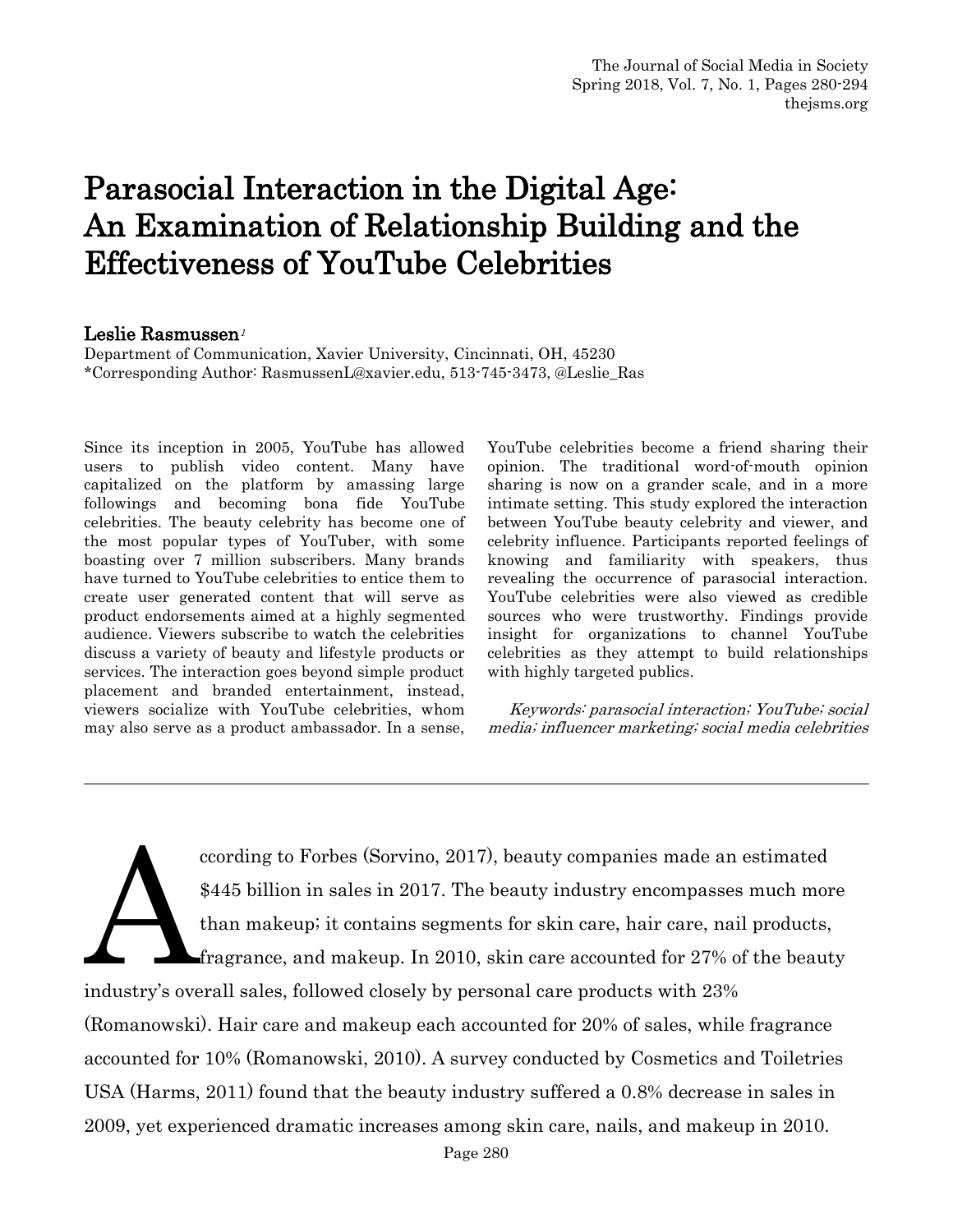While many industries suffered due to the economic state in the U.S. in 2009, the survey results illustrate that consumers did not cutback on beauty products despite tough economic times.

Like the beauty industry, YouTube celebrities are also on the rise. Simply put, a YouTube celebrity is video blogger with a large following. The hit ABC television show, Dancing with the Stars, included Bethany Mota, an 18-year-old YouTube beauty guru with over 7 million subscribers. Mota was one of a few YouTube celebrities selected to interview President Barack Obama on different occasions. Many other YouTube celebrities have collaborated with major cosmetic companies like Tarte, CoverGirl, SmashBox, and Ulta to promote products. The channels of YouTube beauty celebrities have quickly become a unique vehicle for publicity, but perhaps most notable is the influence a top beauty celebrity may have on purchase intention. YouTube's most popular beauty celebrities post videos with topics ranging from: get ready with me, outfit of the day, monthly favorite products, night time beauty routines, and makeup tutorials. The most popular YouTube beauty celebrity, Michelle Phan, has over 7.4 million subscribers, and over 661.5 million video views. Another celebrity, Ingrid Nilsen, formerly Miss Glamorazzi, has over 4 million subscribers, and often has fellow YouTube celebrities on her channel to drive viewers to visit their channels. The friendships cultivated among some popular beauty celebrities contribute to the creation of a beautiful lifestyle filled with happiness, friends, celebrity, and beauty. The amount of views that produce audience comments, likes, and shares, create an interesting interaction between audience, spokesperson, and brands. The interaction goes beyond product placement and branded entertainment; instead, viewers socialize with YouTube celebrities whom may also serve as product ambassadors. In a sense, YouTube celebrities become friends sharing their opinion. The traditional word-of-mouth opinion sharing is now on a grander scale, and in a more intimate setting.

 According to its website, YouTube has over 800 million unique visitors each month. Over 4 billion hours of video are watched each month, and 100 million people like, share, or comment on videos each week (www.youtube.com). YouTube's Partner Program allows video bloggers to grow an audience and earn money based on ad-share revenue. Many industries have also taken note. According to a New York Times article, brands may pay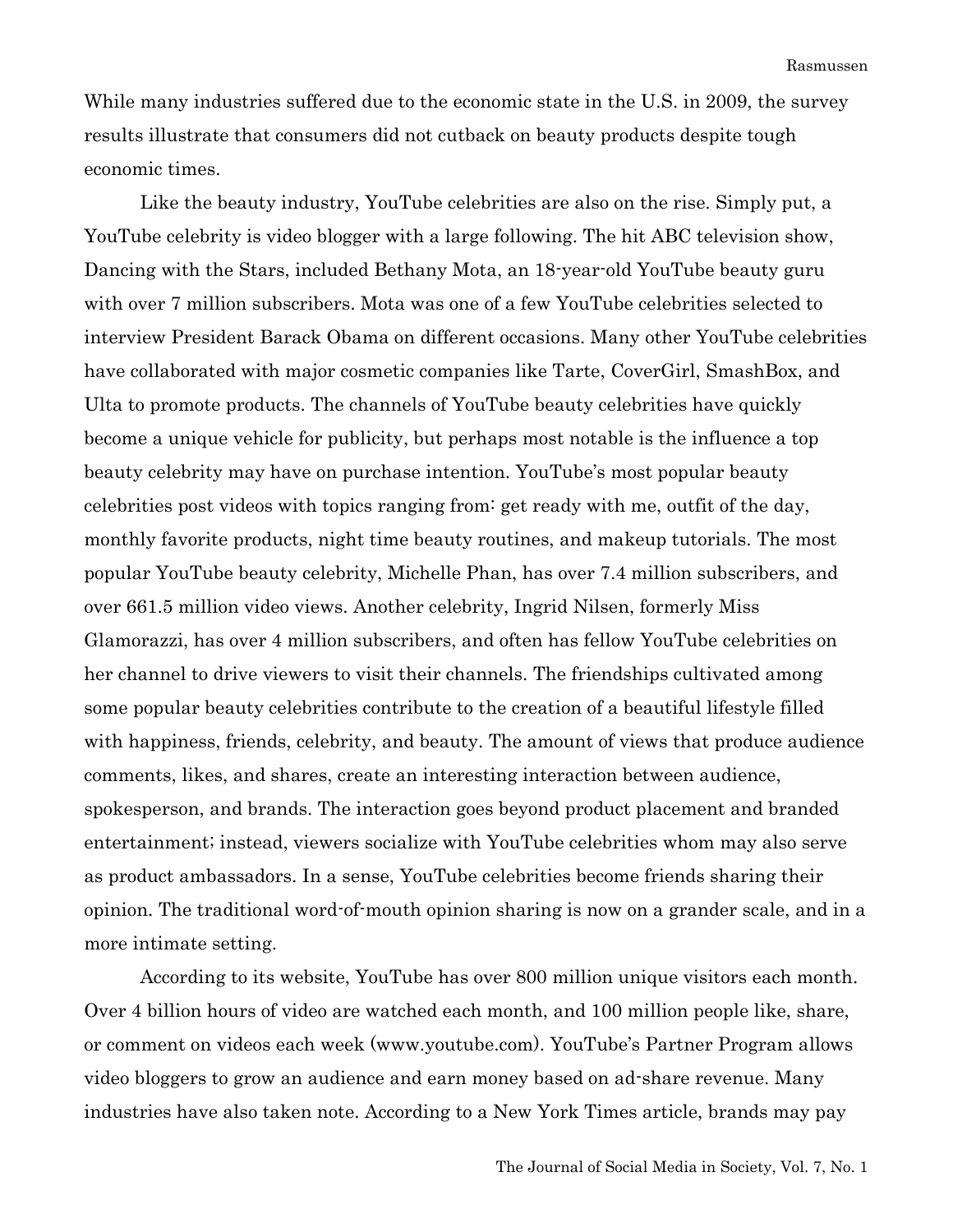YouTube celebrities upwards of six figures to create and post videos to their channels (Walker, 2012). YouTube claims the endorsements are well beyond the ad-share revenue obtained through the Partner Program. In a world filled with celebrity endorsers, the intimacy YouTube provides can be appealing to brands; this may be especially beneficial to the beauty industry. For example, L'Oreal paid traditional celebrities, Eva Longoria, \$2 million (Marcano, 2005), and Beyoncé, \$5 million (Garcia, 2016) to endorse at-home hair color and L'Oreal lipsticks. L'Oreal could alternatively pay or send samples to a YouTube beauty celebrity to try a product, review the packaging, and offer a testimonial about its benefits to an invested audience. The YouTube celebrity has the ability to offer credibility. Audiences are likely aware that celebrity spokespersons have a vested interest in the products they endorse. However, a YouTube celebrity is a regular person – a relatable character to an audience. Using a YouTube celebrity allows brands to target and engage with audiences in an innovative way (Correa, 2012). YouTube beauty celebrities post videos frequently, allowing subscribers to develop bonds and cultivate a sense of trust and familiarity. Instead of a flawless-faced celebrity endorsing a product, the trustworthy girl next door explains how a product works and why she loves it. The believability and closeness formed over time by YouTube celebrities creates unique public relations and advertising opportunities for the profitable beauty industry as it strives to develop powerful brand stories.

Several studies (Ashley & Tuten, 2015; Guo, 2014; Martin, 2013) have examined social media marketing, but the integration of a new celebrity—the social media celebrity—is an area worthy of further exploration. The purpose of this study is to examine the presence of parasocial interaction and effectiveness of the social media celebrity phenomenon, specifically among YouTube beauty celebrities.

### LITERATURE REVIEW

In 1956, Horton and Wohl developed the concept of parasocial interaction (PSI), which is defined as the "pseudo-intimate relationship between the audience and media personalities" (Lim & Kim, 2011, p. 767). Though the concept has not been applied to YouTube, it stands to reason that parasocial interactions are likely developing among viewers and YouTube celebrities, thus providing a powerful and innovative avenue for public relations and advertising practice. In the case of YouTube beauty celebrities,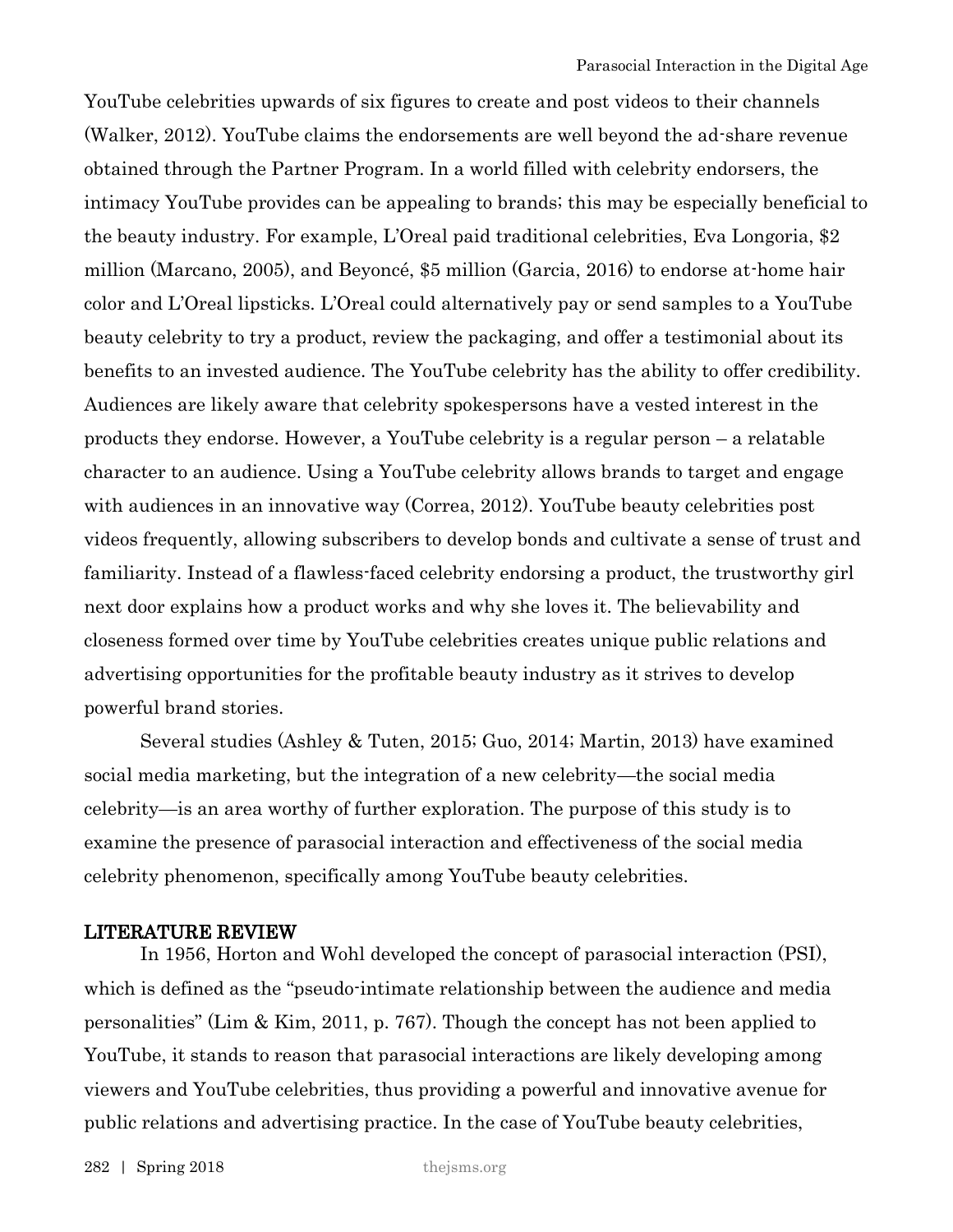consumers can view all types of products in use by a familiar face–a friend. The friend is a YouTube celebrity who has the potential to be perceived as credible.

Himelboim et al. (2014) explored the social mediators and mediated public relations on Twitter, and identified informal public relations mediators as, "social actors who are grassroots and are not associated with the organization or with the social institutions, such as news media" (p. 362). While social media celebrities are not listed as an example, they do fit the definition and likely serve as informal public relations mediators. A 2013 survey conducted by the Institute for Public Relations found that 87% of marketers believe the primary goal of social media are increasing brand awareness. Identifying social media celebrities as public relations mediators and the identified social media goal by marketers makes it essential to closely examine the role of social media celebrities.

### Parasocial Interaction

Parasocial interaction refers to the relationships that develop between audiences and media figures (Horton & Wohl, 1956). Overtime, audiences develop intimate bonds that mirror real-life social interactions, which are intensified when viewers gain information regarding the personal lives of celebrities. According to Schmid and Klimmt (2011), parasocial interactions are the immediate psychological response at the moment of exposure. Multiple exposures can intensify and transform parasocial interactions into parasocial relationships. More frequent interactions and viewer perception of celebrity disclosure increases perception of intimacy (Perse & Rubin, 1989). Rubin and McHugh (1987) later drew from uses-and-gratification theory to further understand parasocial interactions between viewers and celebrities, and ultimately found physical and social attraction to be powerful factors in the development of a pseudo relationship. Similarly, Schmid and Klimitt (2011) examined attraction/admiration and homophily among different cultures and found social attraction to be the most determining factor of parasocial interactions. Celebrities are often associated with attractiveness, though in parasocial interactions, attractiveness includes physical appearance and personality, or perceived commonalities. Viewers may deem physical and personality traits as admirable and hope to acquire similar features.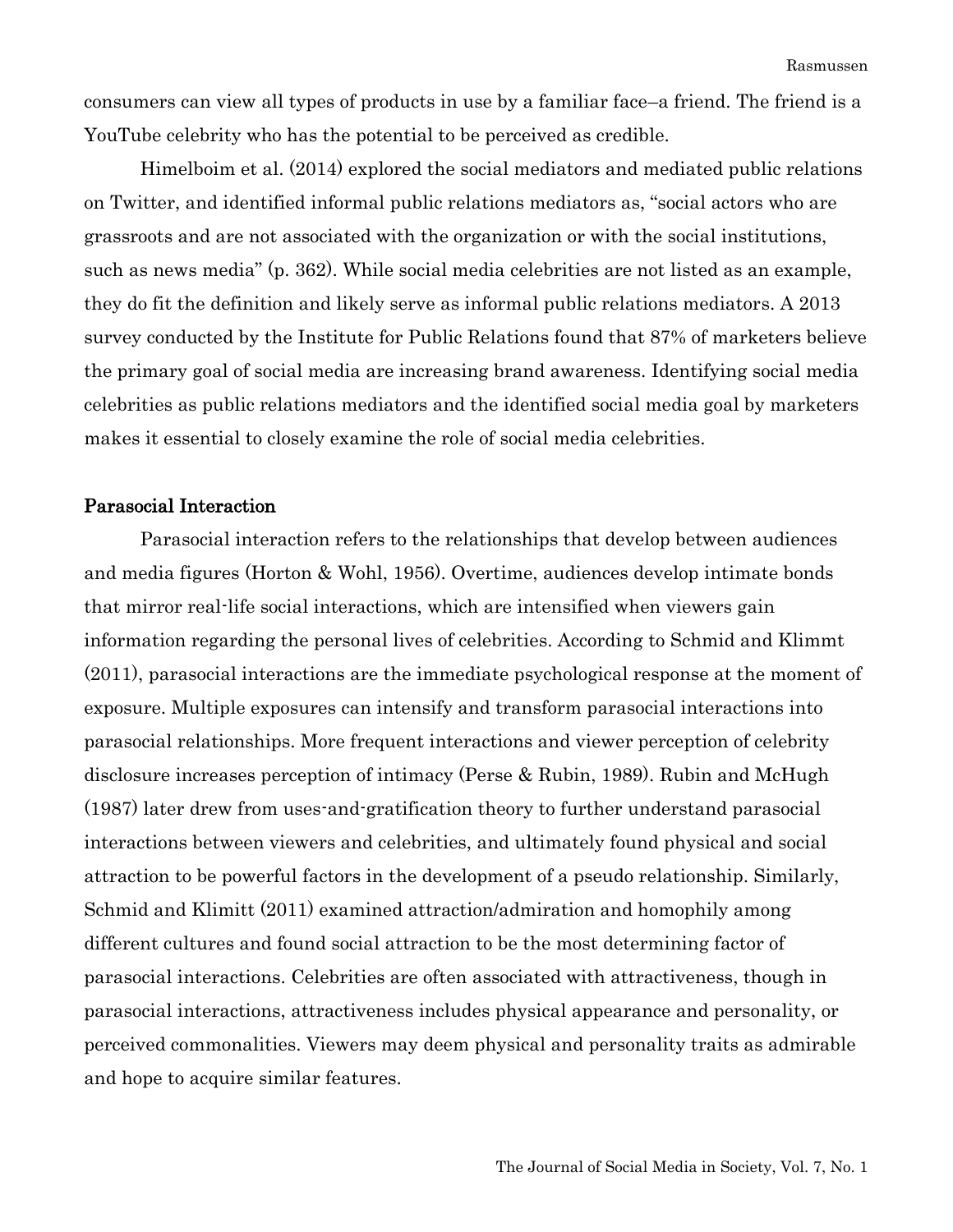Parasocial interaction has typically been described as one-sided and mediated. In contrast, several studies have claimed Internet communication technologies transformed parasocial interaction into a more accurate representation of social interaction (Ballantine & Martin, 2005; Kassing & Sanderson, 2009). The presence of parasocial interaction could be strengthened by the viewer's ability to post a comment or send an email to a persona, somewhat simulating a more realistic social interaction, regardless of whether the message is received. Thorson and Rodgers (2006) found that parasocial interactions were influenced by viewer perception of the interpersonal interaction via Internet-mediated relationships, while Savage and Spence (2014) found that social media had a negative impact on parasocial interaction when investigating their relationship with credibility among radio hosts.

In recent years, the value of parasocial interactions on social media as marketing strategy for promotion has been explored. Lueck (2012), for example, found the presence of parasocial interaction on the Facebook page of celebrity Kim Kardashian. In that case, the presence of parasocial interaction appeared as a vehicle for advertising. Colliander and Dahlen (2011) compared the effects of brand publicity in social and traditional digital media, specifically among blogs and online magazines. Blogs were found to create a higher purchase intention, and it was attributed to a high parasocial interaction between blog authors and readers. The findings posited that consumers need unbiased information from "people like me" (p. 319). Colliander and Dahlen (2011), and Lueck (2012) both noted the integration of personal information with brand content as a strategy. Revealing personal information could further simulate a traditional relationship between friends.

Despite research regarding parasocial interaction and parasocial relationship spanning decades, Schramm and Hartmann (2008) noted, "research on both phenomena still suffers from overlapping definitions and resulting measurements that do not distinguish between PSI and PSR" (p. 385). As a result, the researchers developed the PSI-Process Scales to provide a measurement tool focused solely on parasocial interaction. The scales are tailored to assess parasocial processes that occur during television viewing. The scales offered by Schramm and Hartmann differ from arguably the most applied scale, the Parasocial Interaction Scale (Rubin, Perse, & Powell, 1985). Schramm and Wirth (2010) later applied the PSI-Processing Scales to different media characters across theatre, a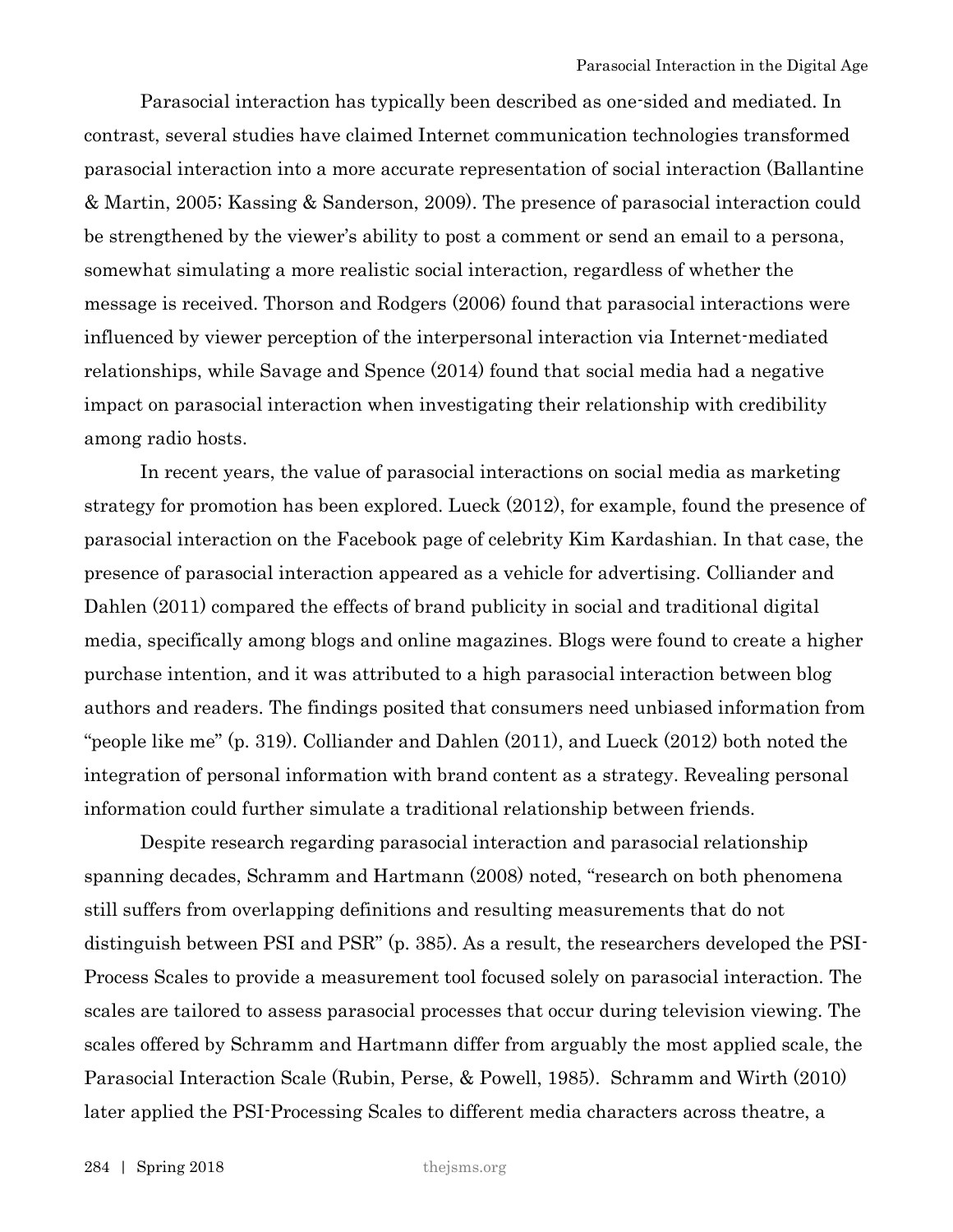soap opera, and a quiz show. Ultimately, the scales were valid across different media contexts. Auter and Palmgreen (2000) developed the Audience-Persona Interaction Scale to measure parasocial interaction. The API consists of four subscales concerned with identification, interest, group identification, and problem-solving ability.

#### **Credibility**

Perceived source credibility is vital to the success of any communication effort. Richmond and McCroskey (1975) argued that credibility is crucial in the identification of opinion leaders. Predictors of credibility, according to Ohanian (1990), include attractiveness, expertise, and trustworthiness. Attractiveness is based on physical appearance of the source, whereas expertise refers to the level of knowledge regarding the subject, and trustworthiness refers to confidence in a source. Amsbary et al. (1994) similarly determined that homophily, attraction, and credibility are related by examining participant responses to a person smoking. Schmid and Klimitt (2011) also referenced the importance of homophily, or the tendency to associate with those with similarities, in the development of parasocial interaction. McCroskey and Teven (1999) later defined the dimensions of credibility as expertise/competence, trustworthiness, and goodwill. The addition of goodwill refers to the degree to which the source cares about his or her audience. The study also posited credibility scales. More recently, Yilmaz and Johnson (2016) explored personalized and depersonalized language in messages posted on Facebook and Twitter, and its effect on online source credibility. The perception of source credibility differed by platform and language type. On Twitter, depersonalized language in tweets were deemed credible, while personalized language on Facebook posts were deemed credible. Yilmaz and Johnson further argued that the technological affordances of social media aid in determining source credibility, particularly among younger users.

The purpose of this study is to study the effectiveness and credibility of YouTube celebrity by examining parasocial interaction, and the influence on viewer buying intention to determine its worth as a unique vehicle for strategic communication efforts. To explore the presence of parasocial interaction, the following questions are posited:

**RQ1:** Does parasocial interaction occur between viewer and YouTube celebrity?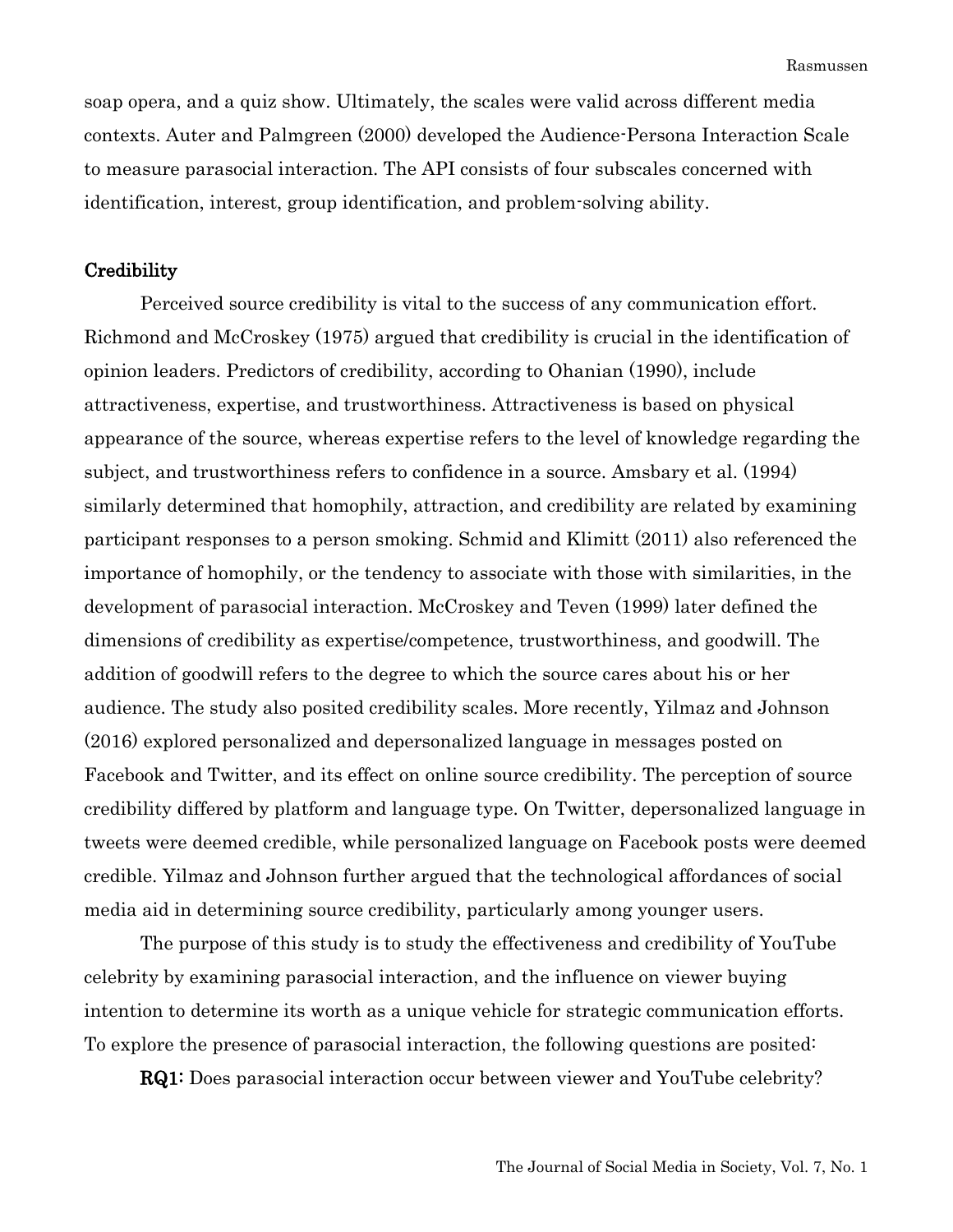To explore viewer perceptions, specifically related to credibility and trust, the following research questions are posited:

**RQ2:** Are YouTube celebrities perceived as credible and is popularity level a factor?

The final research question will be qualitatively analyzed. The exploratory nature of the study allows for qualitative analysis to explore the potential for interaction to influence consumer purchase intention.

**RQ3:** Are viewers likely to purchase a product recommended by a YouTube beauty vlogger?

Research questions also attempted to uncover whether popularity level is a factor in the development of parasocial interaction, perceived credibility and trustworthiness, and the decision to purchase items based on source opinion.

### **METHODS**

Undergraduate female students at a Midwestern university voluntarily participated in a between subjects 3x3 experiment. One group watched videos from YouTube beauty vloggers with 2 million or more subscribers, while another watched videos from beauty vloggers with 100,000-250,000 subscribers. Beauty vloggers with more than 2 million subscribers were selected for their established status and presence. Due to the exploratory nature of the study, researchers identified vloggers with arguably moderate subscribers to assess whether a clearly established presence is a factor.

The control group viewed cartoon clips of nonspeaking animals to remove the potential for parasocial interaction from occurring. It should be noted that viewing cartoon clips only removes the potential for parasocial interaction of occurring, though no participants indicated feelings of familiarity with the character in the clip. All videos ranged in length from five minutes to five and a half minutes. The six treatment videos had the same topic, and included product reviews. The speakers applied makeup for the day, discussed application, likes and dislikes, and stated whether they would repurchase or recommend the products.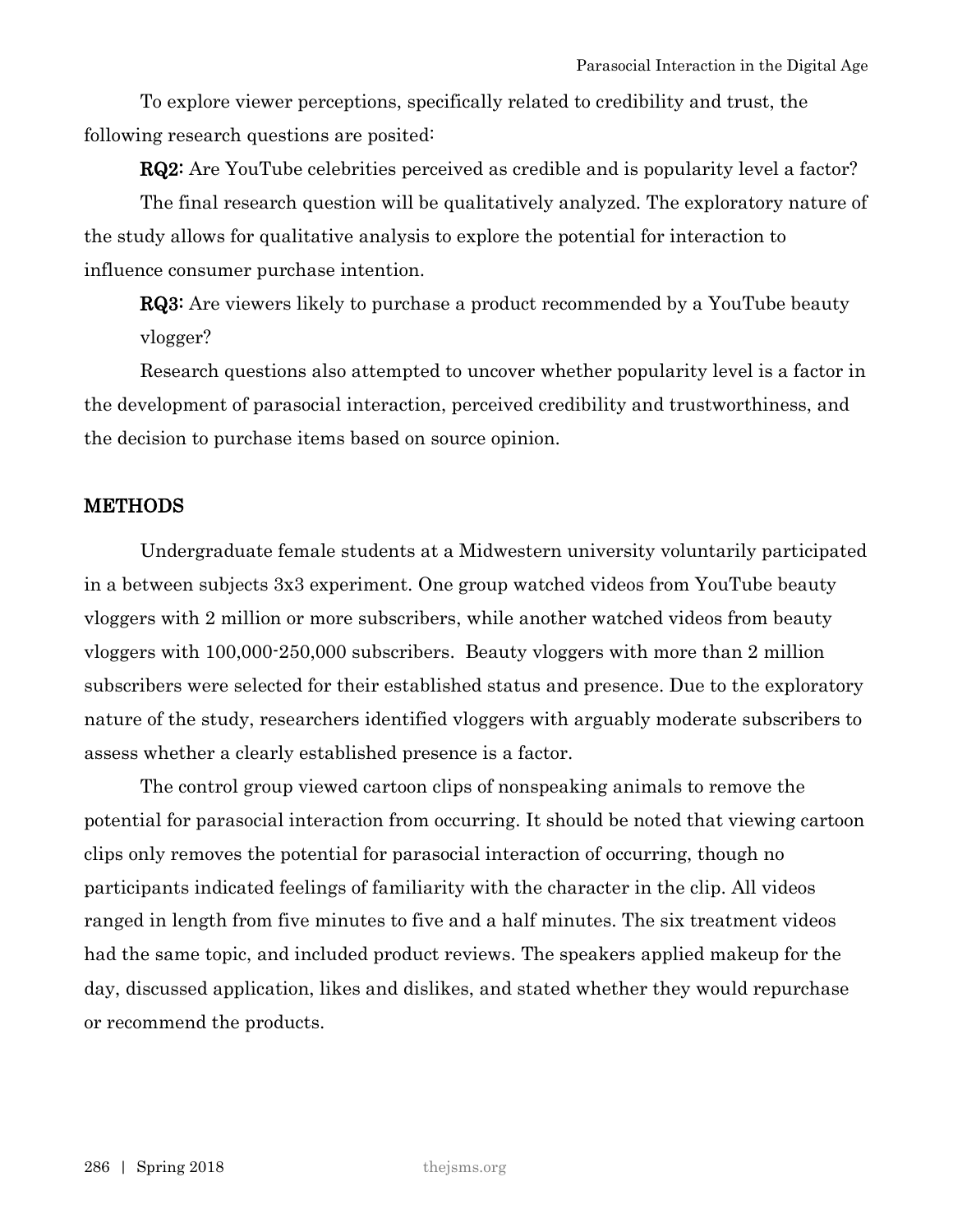Rasmussen

### Sample

Many top YouTube beauty vloggers are in their twenties and target a similar age group, thus college-aged women were an appropriate sample. Additionally, beauty videos on YouTube are the most widely consumed category on YouTube among US females in the 18-24 and 24-34 age ranges (www.youtube.com). It does not appear in the top categories viewed among U.S. males in any age group, thus males were excluded. Each treatment required 30 participants. The first treatment consisted of three groups and 90 participants; the second treatment consisted of three additional groups and 90 participants. The control group consisted of three groups and 90 participants. In total, there were 270 participants. Participants ranged in age from 18 to 27, though the majority (90.4%; n=244) were 19 to 22 years-old. The mean age was 20.37. The sample was ultimately representative of the target population. All identified as current college students, 91.5% (n=247) were undergraduate students and 8.5% (n=23) were graduate students.

To ensure participants had not previously viewed a video from one of the YouTube beauty vloggers used in the study, prior to completing the experiment, participants were shown a random list of twenty vlogger names and asked whether they had previously viewed their videos or were familiar with the vlogger. If participants selected yes, they were directed to a page offering thanks but indicating they could not participate. Doing so determined that viewers would indeed have their first interaction with the YouTube vlogger during the experiment.

#### Questionnaire

Participants answered a 28-item questionnaire after viewing the videos; 18 questions were adapted from Schramm and Hartmann's PSI-Process Scales (2008). The Schramm and Hartmann scales primarily include media personality as the subject; questions were adapted by changing the subject to YouTube beauty vlogger. The questions phrased the subject as "beauty vlogger" instead of "celebrity" to remove any potential positive associations with the term. Each of the 18 questions contained a 5-point Likert scale ranging from strongly agree to strongly disagree. To assess perception of credibility, participants were asked three questions regarding presentation of items and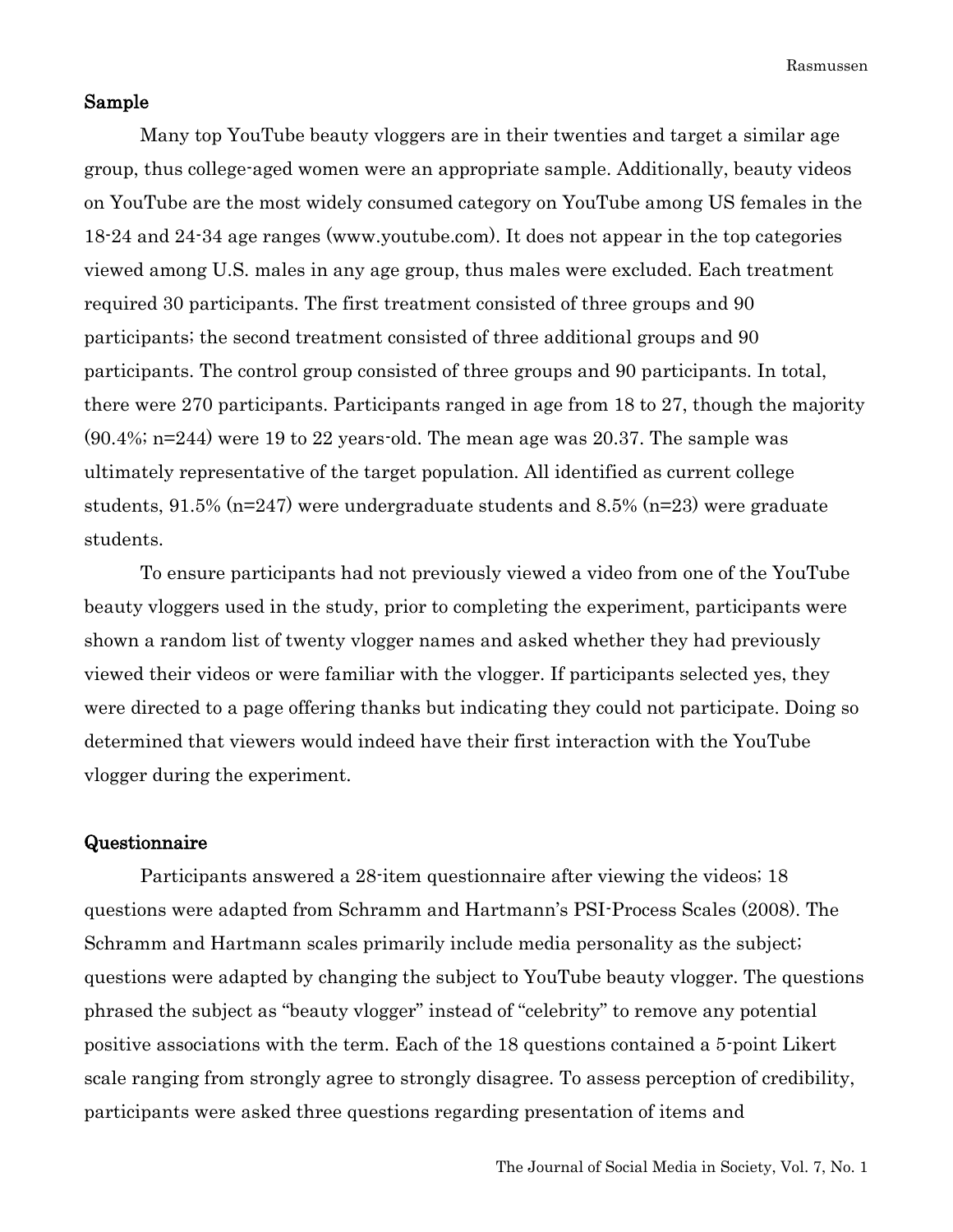trustworthiness of reviews. Participants were additionally asked how likely they were to purchase a product reviewed by the vlogger to assess immediate intent to purchase a product. The remaining items assessed descriptive information such as age, university classification, and average YouTube consumption.

#### FINDINGS

Among participants, 53% (n=143) reported watching 1-3 YouTube videos during an average week, while 20% (n=54) reported viewing 4-6 videos per week, 13.3% (n=36) reported viewing 10 or more videos, and 6.7% (n=18) reported viewing 7-9 videos per week. Only 7% (n=19) of the sample reported not viewing YouTube at all.

Nearly half of the participants (48.9%; n=132) reported viewing beauty/lifestyle YouTube videos most often, followed by 21.1% (n=57) most often viewing music videos, and 18.5% (n=50) most often viewing comedy videos. Very few respondents reported viewing videos in the following categories: education  $(4.4\%$ ; n=12), news and politics  $(1.5\%$ ; n=4), other/unidentified (1.5%; n=4), and sports (0.4%; n=1). Among the sample, the majority viewed videos aligned with YouTube's most popular categories: music, comedy, and beauty/lifestyle. Nearly 30% of participants reported previously purchasing a product reviewed by a YouTube beauty vlogger.

The first treatment set viewed videos from moderately popular vloggers or those with  $100,000-250,000$  subscribers. The second treatment set viewed videos from highly popular vloggers or those with 2 million or more subscribers. The control treatment set viewed a cartoon clip of similar length to the YouTube videos.

RQ1: Does parasocial interaction occur between viewer and YouTube celebrity? Chi-square testing revealed a significant association between YouTube celebrity popularity and feelings of knowing the celebrity  $(x2=176.1, df=8, p<.01)$ . There was also a significant association between YouTube celebrity popularity and feeling as though the celebrity was the viewer's friend  $(x2=50.67, df=8, p<.00)$ . A significant association was also between popularity and enjoyment of the speaker's personality  $(x2=16.85, df=8, p<.03)$ .

RQ2: Are YouTube celebrities perceived as credible and is popularity level a factor? The vast majority of participants in the high popularity treatments identified the speakers as knowledgeable (92%, n=83). Similarly, the majority (88%, n=80) of participants in the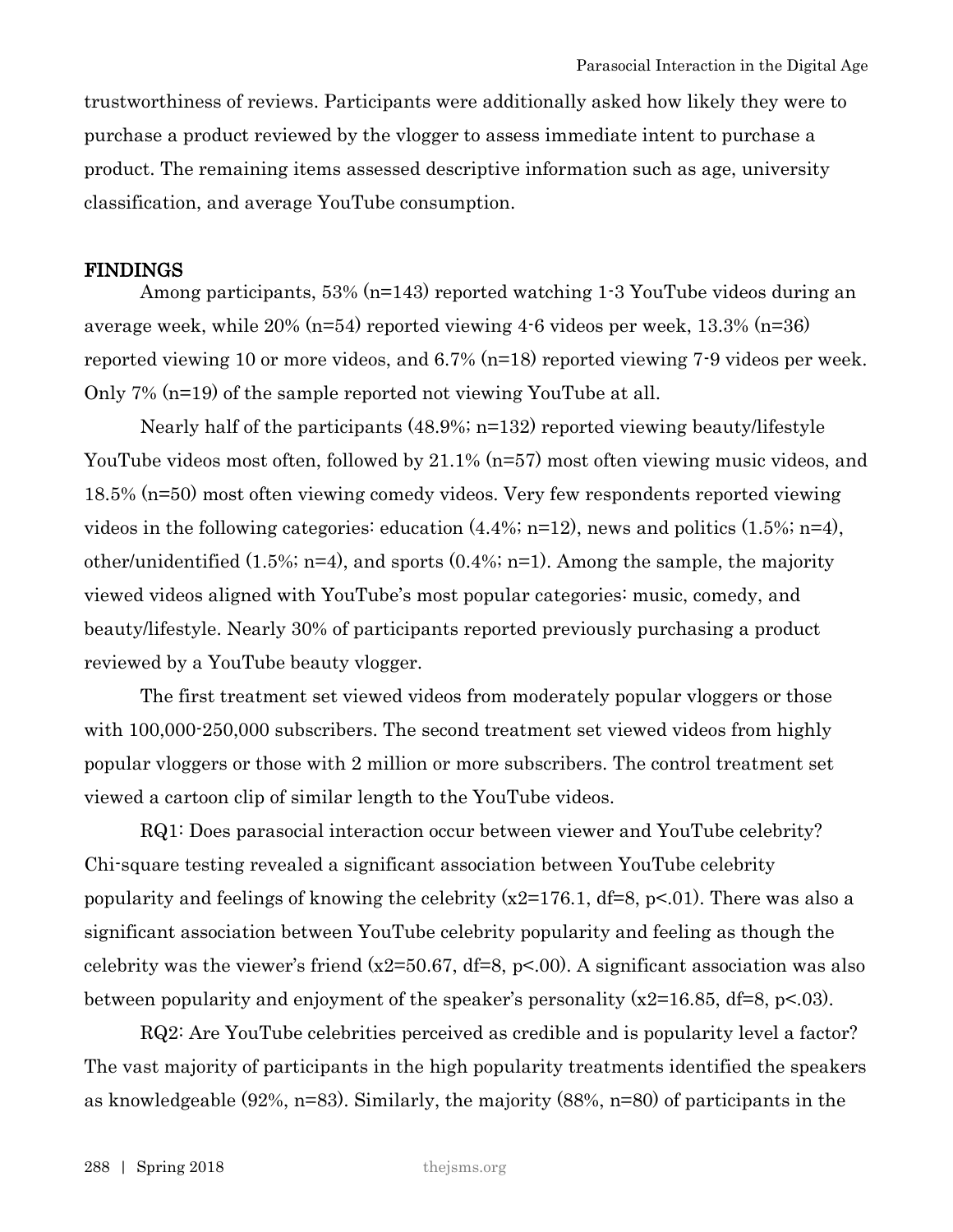moderately popular treatments identified the speaker as knowledgeable. Independent samples test showed no significant association between speaker popularity, moderately popular (M=1.9, SD=.78, N=90) and highly popular (M=1.93, SD=.74, N=90).

RQ3: Are viewers likely to purchase a product recommended by a YouTube beauty vlogger? There was a significant difference between purchase intent among viewers in moderately popular treatments (M=2.8 SD=1.1, N=90) and high popularity treatments  $(M=2.4, SD=1.0, N=90)$  conditions;  $t(178)=1.9$ ,  $p=.05$ . In the moderately popular treatment, 53% (n=48) reported they would likely purchase a product reviewed by the speaker, while  $68\%$  ( $n=62$ ) in the highly popular treatment reported they would likely purchase a product reviewed by the speaker.

### **DISCUSSION**

Findings revealed the occurrence of parasocial interaction between viewer and YouTube celebrity. Respondents expressed feelings of knowing the speaker and feeling as though the speaker was their friend. Essentially, the speakers were relatable or likeable enough for viewers to enjoy. The initial findings appear to support a hypothesis that relationship building is occurring among viewers who watch YouTube celebrities. The vast majority of viewers perceived the YouTube celebrity as a credible source regardless of popularity level. However, more respondents (68%) reported they would likely purchase a product reviewed by the highly popular YouTube celebrity. Regardless, over half (53%) respondents reported they would likely purchase a product reviewed by the moderately popular celebrity, proving YouTube's viability as a vehicle for relationship building and as a means for public relations and advertising. It is important to note that moderately popular YouTube celebrities also receive public relations packages from companies and enter into partnerships with brands. While finding suggest even those with 100,00 to 250,000 subscribers are influential, using this group may be a research limitation. Future research should explore YouTubers who have even fewer subscribers. Doing so may provide insight as to whether the vehicle, YouTube, creates the allusion of credibility, or if it is the speaker themselves. Though popularity did not appear to be a factor in perceived source credibility, it should be noted that the moderately popular YouTube celebrities used in the experiment did appear to have professional lighting and sound. It is possible the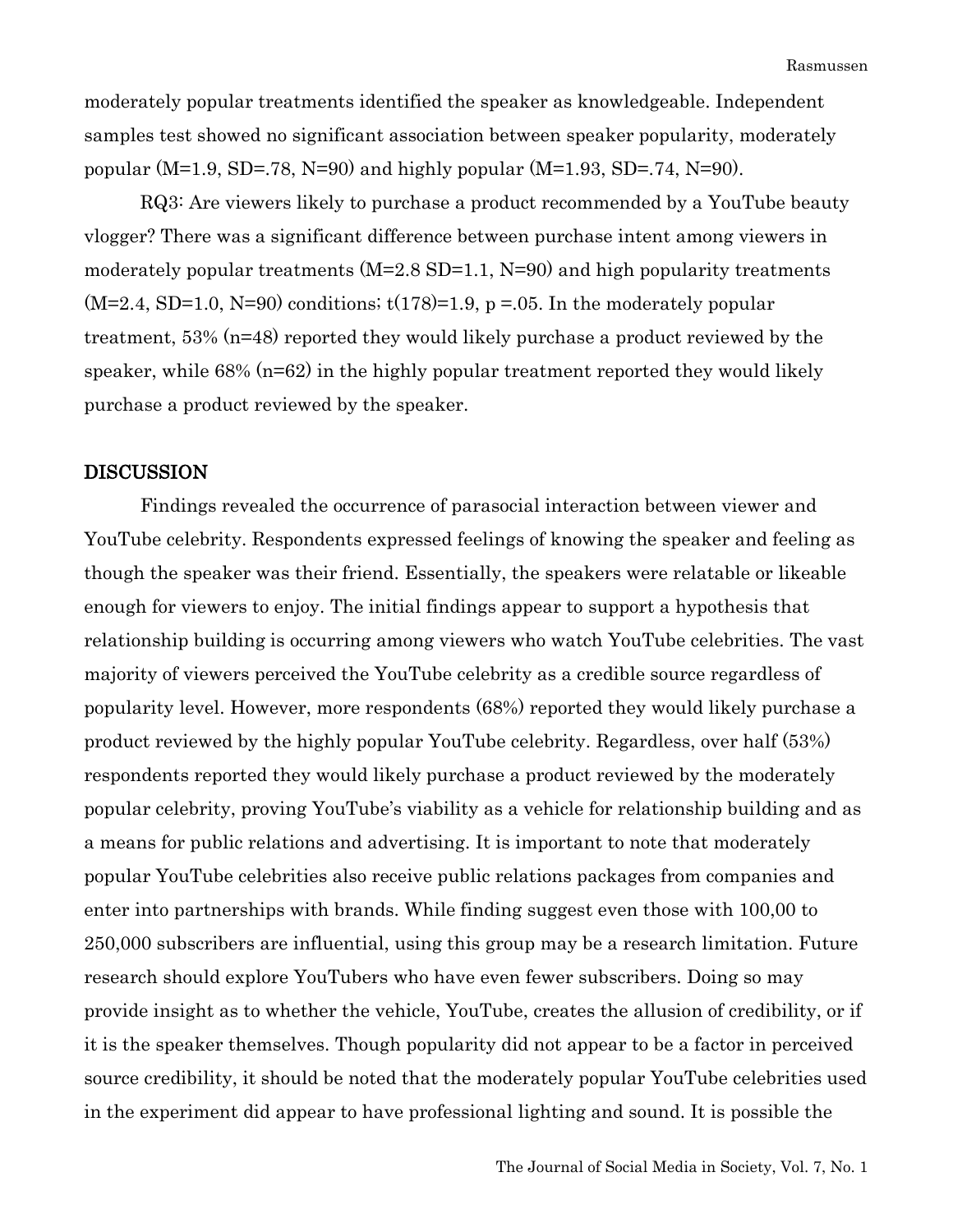production quality also aided in perceived credibility among both popularity levels. YouTube is essentially a proven tool for speakers to build powerful relationships, often based on trust, with viewers. Overall, the findings provide the following practical implications:

- Promoting business or products through parasocial interaction is viable and powerful
- Channel size is somewhat irrelevant; instead, locate channels with a community of users who are invested in the speaker
- Identify YouTube celebrities that closely align with brand voice and values to connect with targeted audiences

Many brands have turned to YouTube celebrities to entice them to create usergenerated content to serve as product endorsements aimed at a highly segmented audience. Many also pay for product endorsements (Slutsky, 2010; Correa, 2012; Walker, 2012). YouTube allows users to create and broadcast content that often appears more realistic or organic than a television commercial. Most recently, some companies have produced YouTube videos starring YouTube celebrities. The move to control the content is representative of advertising opportunities with immense benefits. For example, the cost of producing a YouTube video is much less than a national television commercial, thus it may become a trend in the years ahead.

McCroskey and Teven's (1999) dimensions of credibility, specifically goodwill or the degree to which the source cares about their audience, is of particular interest in the case of YouTube celebrities. Many beauty celebrities ask for video ideas from audience members, which may show that they do care about user interests in an attempt to connect with the audience. However, the technique has multiple benefits. It builds the relationship, but also provides the necessary data to the beauty celebrity to strengthen his or her channel. In one sense, it is grassroots market research. YouTube celebrities also show gratitude and offer thanks to viewers who send caring messages when they deal with personal triumphs and trouble, though this is often done as a blanket statement in a video. Some also communicate messages about sharing goodwill to organizations and with each other within their online family. Simply responding to comments on YouTube or any other social media similarly create the allusion to audiences that celebrities care about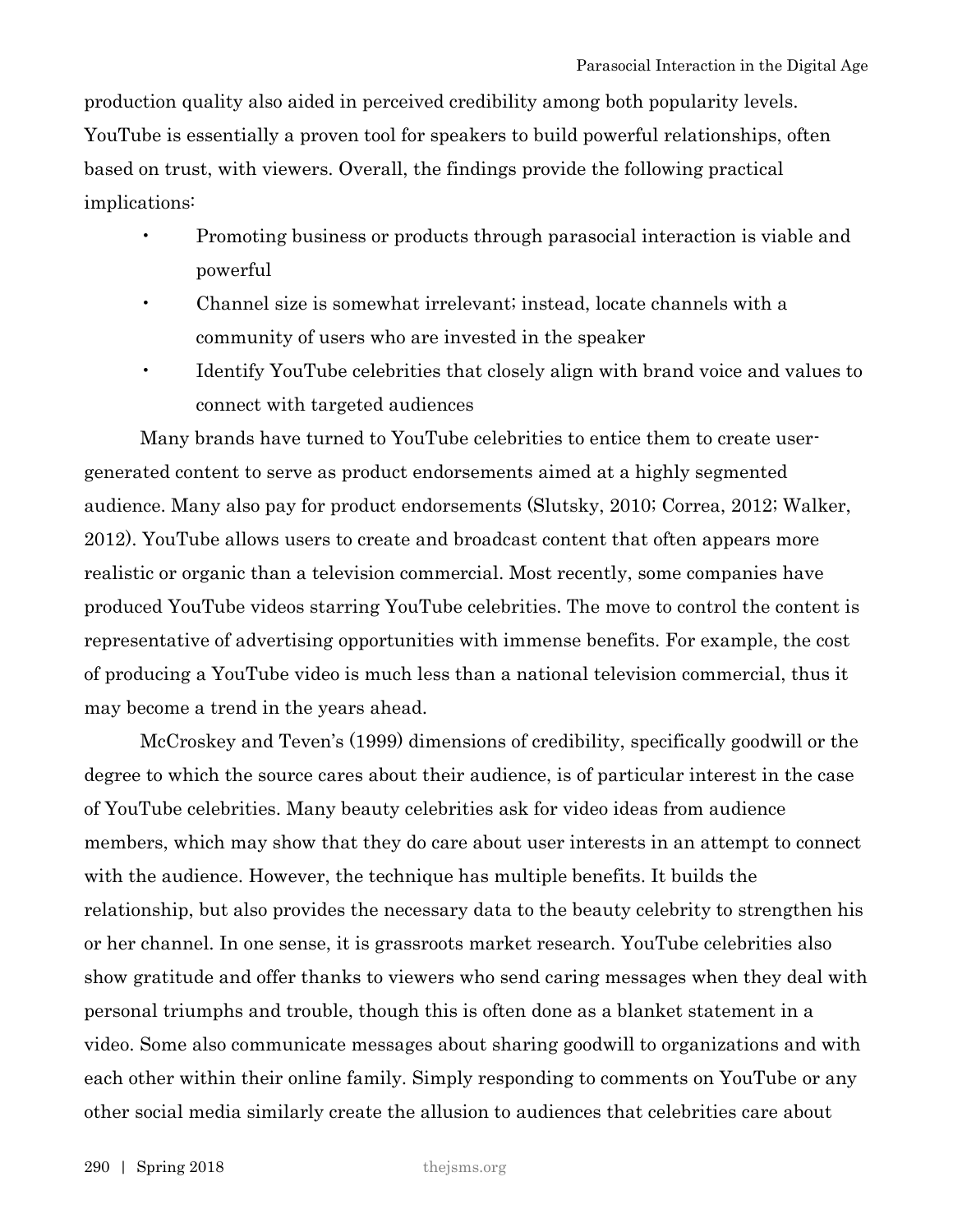them. This type of interaction may certainly be a driving force in the parasocial relationship building that can occur between source and viewer, but it still one-sided as the viewer consumes more content from the speaker. The speaker does not have the same amount of knowledge about the viewer.

Many YouTube beauty celebrities are on other social media platforms like Twitter, Facebook, and Snapchat. Ingrid Nilsen, for example, has over 1 million followers on Twitter, and over 750,000 on Facebook, weaving a web of interactivity that could quickly intensify parasocial interactions and the development of parasocial relationships. The care and concern for Nilsen's well-being was showcased in the comments section of a video she posted titled, "Something I want you to know (Coming Out)." In the video, an emotional Nilsen shares her sexuality with viewers for the first time. The video has been viewed nearly 15 million times, has over 755,000 likes, and over 150,000 comments. While some comments contain negative remarks, an overwhelming amount appear to offer messages of support and concern for Nilsen. In early 2016, Nilsen went on to interview President Barack Obama and starred on a Lifetime Network television show. As Ballantine and Martin noted, "Although parasocial relationships are based on simulated interaction, they can continue beyond the viewing period when viewers experience characters as close friends" (2005, p. 198). The additional social media activity helps further build the relationship between YouTuber and viewer.

#### **CONCLUSION**

This study aimed to explore the presence of parasocial interaction on YouTube to understand the relationship building process and the behaviors of people who use online communities. Social media are essentially the new way to spread word-of-mouth content, one many organizations have capitalized on. In this case, social media appear to influence purchase intention and brand building. It provides practical ideas to utilize parasocial interaction as a vehicle for brand building, public relations and advertising. The YouTube beauty community consists of thousands of channels, but as the findings indicate, the existence of parasocial interaction is present even among smaller channels. A speaker can have 100,000 subscribers, but those subscribers may be just as invested in the lives and content produced on the smaller channel than with the YouTube celebrity who has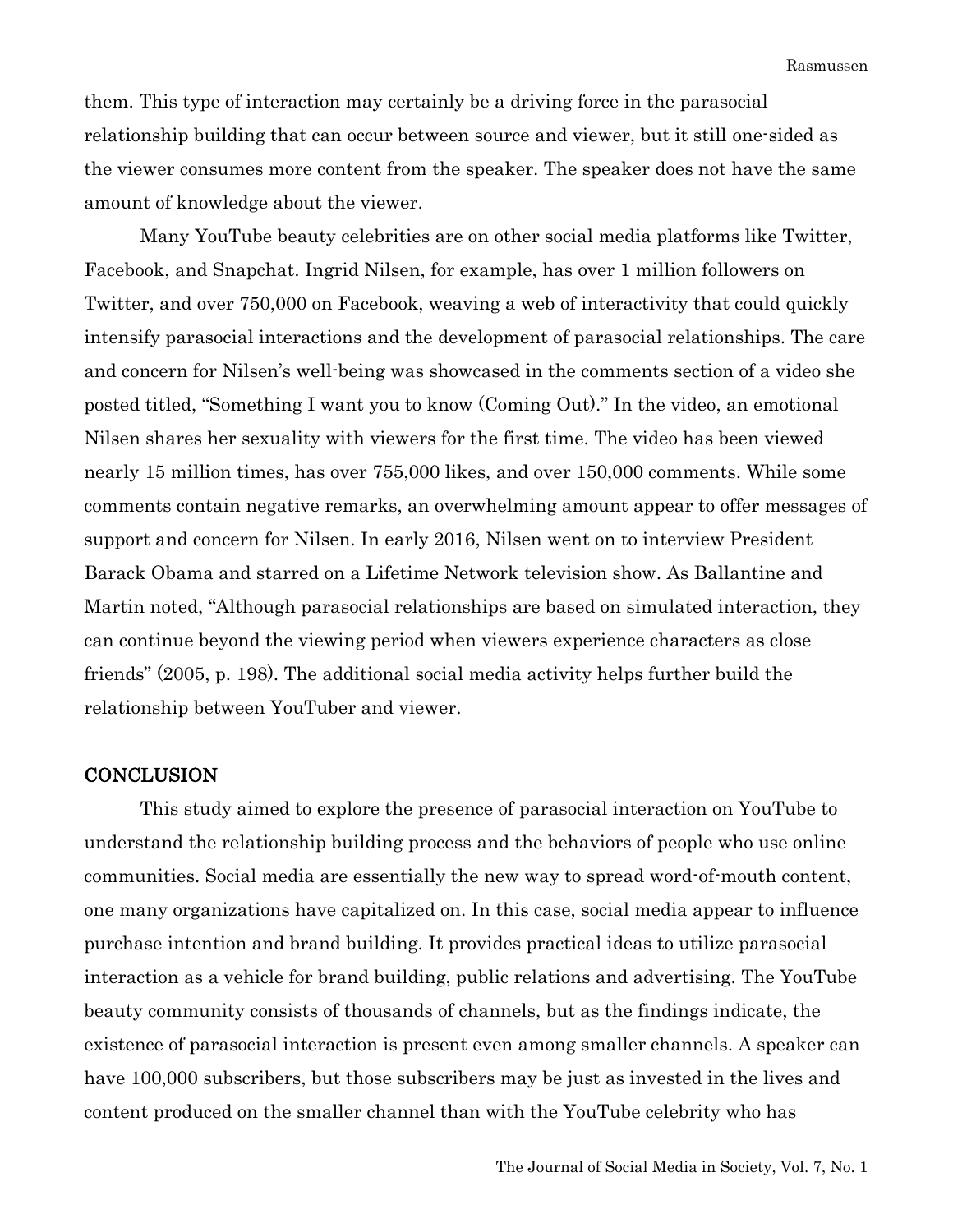millions of subscribers. Businesses may find benefit in investing in these smaller channels to tap into the tightknit community. In conclusion, the power of the YouTube celebrity as a means to connect an organization with a very targeted audience is clear. Parasocial interaction is no longer relegated to soap operas and athletes; instead, like many cultural shifts, it is ever present in the digital world.

## References

- Amsbary, J. H., Vogel, R., Hickson III, M., Wittig, J. W., & Oakes, B. (1994). Smoking artifacts as indicators of homophily, attraction, and credibility: A replication. *Communication Research Reports, 11*(2), 161-167.
- Ashley, C., & Tuten, T. (2015). Creative strategies in social media marketing: An exploratory study of branded social content and consumer engagement. *Psychology & Marketing, 32*(1), 15-27.
- Auter, P. J., & Palmgreen, P. (2000). Development and validation of parasocial interaction measure: The audience-persona interaction scale. *Communication Research Reports, 17*(1), 79-89.
- Ballantine, P., & Martin, B. (2005). Forming parasocial relationships in online communities. *Advances in Consumer Research, 32,* 197-201.
- Colliander, J., & Dahlen, M. (2011). Following the fashionable friend: The power of social media weighing publicity effectiveness of blogs versus online magazines. *Journal of Advertising Research,* 313-320.
- Correa, C. (2012). Brands are now hiring YouTube celebrities to pitch products. Yahoo Finance. Retrieved from http://finance.yahoo.com/news/brands-now-hiringyoutube-celebrities-214313353.html
- Garcia, D. (2016). Beyonce Inc: Controversy, yet barrels full of dollars. *CNBC.* Retrieved from https://www.cnbc.com/2016/03/19/beyonce-inc-controversy-yetbarrels-full-of-dollars.html
- Guo, M. (2014). Relationship marketing in an online social media context: Newspapers versus brand websites comparison. *Journal of Media Business Studies, 11*(4), 1-26.
- Harms, L. (2011). Cosmetic industry undaunted by recession. *New Beauty.* Retrieved from http://www.newbeauty.com/blog/dailybeauty/4677-cosmeticindustry-undaunted-by-recession/
- Himelbolm, I., Golan, G. J., Moon, B. B., & Suto, R. J. (2014). A social networks approach to public relations on Twitter: Social mediators and mediated public relations. Journal of Public Relations Research, 26(4), 359-379.
- Horton, D., & Wohl, R. R. (1956). Mass Communication and para-social interaction. *Psychiatry, 19,* 215-229.
- Institute for Public Relations. (2013). Top 10 social media research articles for the first half of 2013 for public relations professionals. Retrieved from http://www.instituteforpr.org/top-10-social-media-research-studies-public-relationsprofessionals/
- Kassing, J. W., & Sanderson, J. (2009). You're the kind of guy that we all want for a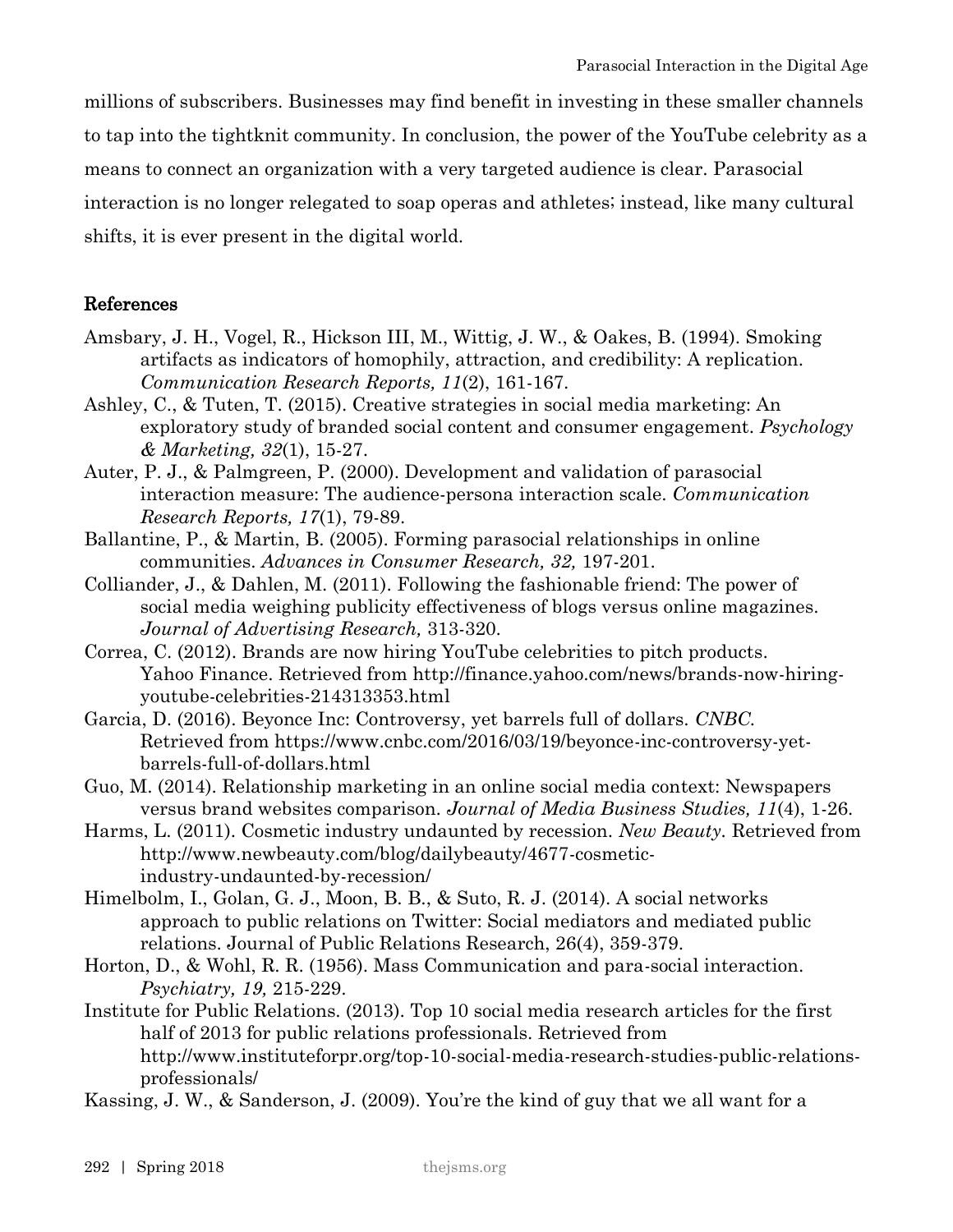drinking budding: Expressions of parasocial interaction on Floydlandis.com. *Western Journal of Communication, 70*(2), 182-203.

- Lim, C. M., & Kim, Y. (2011). Older consumers' TV home shopping: Loneliness, parasocial interaction, and perceived convenience. *Psychology & Marketing, 28*(8), 763-780.
- Lueck, J. (2012). Friend-zone with benefits: The parasocial advertising of Kim Kardashian. *Journal of Marketing Communication,* 1-19.
- Marcano, C. (2005). L'Oreal signs 'Desperate Housewife' Longoria. *AdWeek.* Retrieved from http://www.adweek.com/brand-marketing/loreal-signs desperatehousewife-longoria-78818/
- Martin, H. J. (2013). The economics of word of mouth: Designing effective social media marketing. *Journal of Magazine & New Media Research, 14*(2), 1-12.
- McCroskey, J. C., & Teven, J. J. (1999). Goodwill: A reexamination of the construct and its measurement. *Communication Monographs, 66,* 90–103.
- Ohanian, R. (1990), Construction and validation of a scale to measure celebrity endorsers' perceived expertise, trustworthiness, and attractiveness. *Journal of Advertising, 19*(3), 39–52.
- Perse, E. M., & Rubin, R. B. (1989). Attribution in social and parasocial relationships. *Communication Research, 16,* 59-77.
- Richmond, V. P., & McCroskey, J. C. (1975). Whose opinion do you trust? The *Journal of Communication, 25,* 43-50.
- Romanowski, P. (2010). A cosmetic industry overview for cosmetic chemists. Chemist Corner. Retrieved from http://chemistscorner.com/a-cosmetic-marketoverview-for-cosmetic-chemists/
- Rubin, R. B., & McHugh, M. P. (1987). Development of parasocial interaction Relationships. *Journal of Broadcasting and Electronic Media, 32*(3), 279-292.
- Rubin, A. M., Perse, E. M., & Powell, R. A. (1985). Loneliness, parasocial interaction, and local television news viewing. *Human Communication Research, 12,* 155-180.
- Savage, M. E., & Spence, P. R. (2014). Will you listen? An examination of parasocial interaction and credibility in radio. *Journal of Radio & Audio Media, 21*(1), 3-19.
- Schmid, H., & Klimmt, C. (2011). A magically nice guy: Parasocial relationships with Harry Potter across different cultures. *The International Communication Gazette, 73*(3), 252-269.
- Schramm, H., & Wirth, W. (2010). Testing a universal tool for measuring parasocial interactions across different situations and media. *Journal of Media Psychology, 22*(1), 26-36.
- Schramm, H., & Hartmann, T. (2008). The PSI-Process Scales. A new measure to assess the intensity and breadth of parasocial processes. *Communications, 33,* 385- 401.
- Slutsky, I. (2010). Meet YouTube's most in demand stars. *AdAge.* Retrieved from http://adage.com/article/digital/meet-youtube-s-demand-brandstars/145844/
- Sorvino, C. (2017). Why the \$445 billion beauty industry is a gold mine for self-made women" *Forbes Magazine.* Retrieved from https://www.forbes.com/sites/chloesorvino/2017/05/18/self-made-women-wealthbeauty-gold-mine/#8f71c0f2a3a5